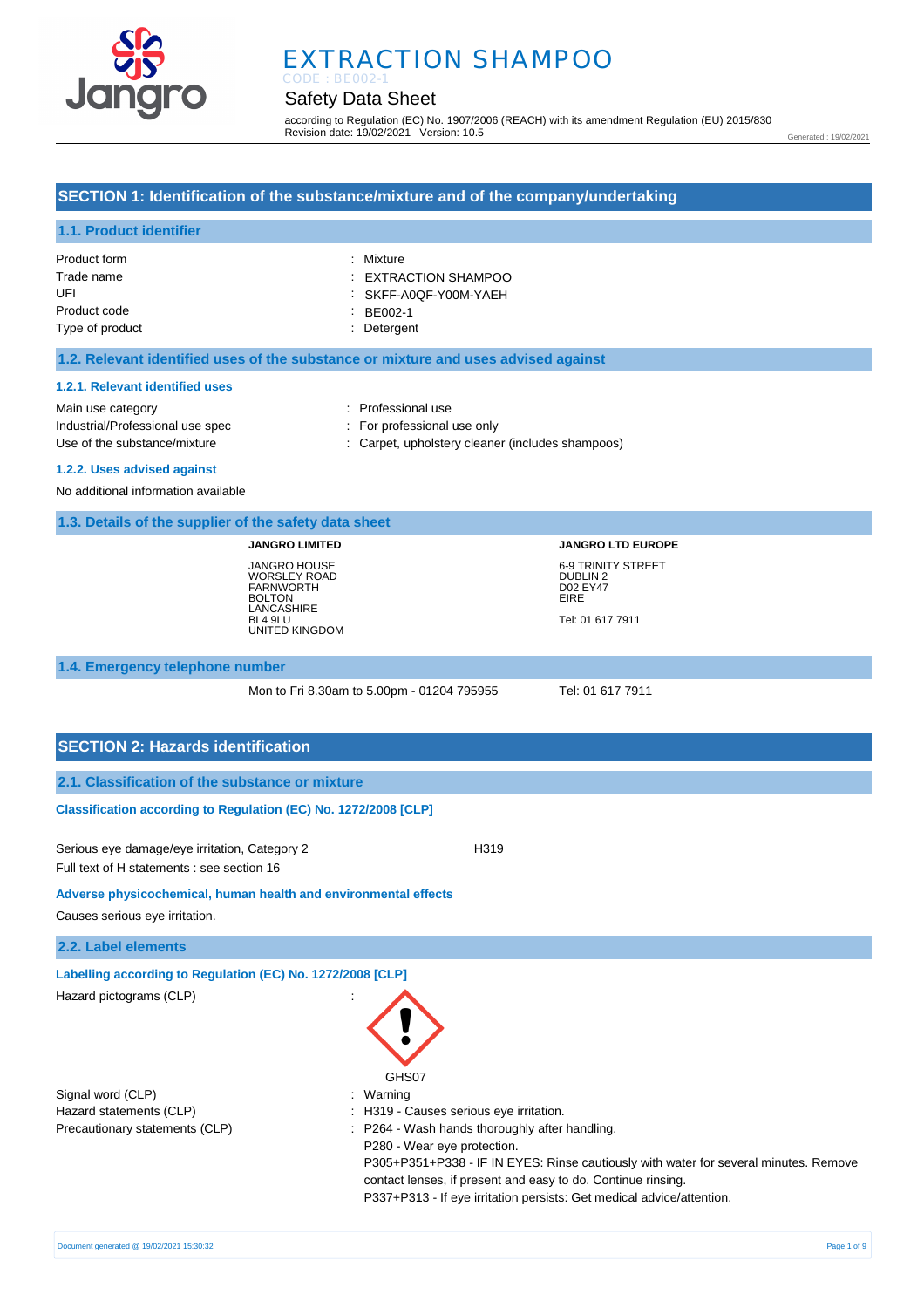# EXTRACTION SHAMPOO **BEOO2-1**

according to Regulation (EC) No. 1907/2006 (REACH) with its amendment Regulation (EU) 2015/830

EUH-statements **in the statements** : EUH208 - Contains reaction mass of 5-chloro-2-methyl-2H-isothiazol-3-one and 2-methyl-2H-isothiazol-3-one (3:1). May produce an allergic reaction.

# **2.3. Other hazards**

No additional information available

# **SECTION 3: Composition/information on ingredients**

## **3.1. Substances**

### Not applicable

### **3.2. Mixtures**

| <b>Name</b>                                                                                       | <b>Product identifier</b>                                                          | $\frac{9}{6}$ | <b>Classification according to</b><br><b>Requlation (EC) No.</b><br>1272/2008 [CLP]                                                                                                                                               |
|---------------------------------------------------------------------------------------------------|------------------------------------------------------------------------------------|---------------|-----------------------------------------------------------------------------------------------------------------------------------------------------------------------------------------------------------------------------------|
| Alcohol Alkoxylate                                                                                | (CAS-No.) 166736-08-9<br>(REACH-no) Exempt/Polymer                                 | $1 - 5$       | Acute Tox. 4 (Oral), H302<br>Eye Dam. 1, H318                                                                                                                                                                                     |
| Hexyl glucoside                                                                                   | (CAS-No.) 54549-24-5<br>(EC-No.) 259-217-6<br>(REACH-no) 01-2119492545-29          | $1 - 3$       | Eye Dam. 1, H318                                                                                                                                                                                                                  |
| reaction mass of 5-chloro-2-methyl-2H-isothiazol-3-<br>one and 2-methyl-2H-isothiazol-3-one (3:1) | (CAS-No.) 55965-84-9<br>(EC Index-No.) 613-167-00-5<br>(REACH-no) 01-2120764691-48 | < 0.1         | Acute Tox. 2 (Inhalation), H330<br>Acute Tox. 2 (Dermal), H310<br>Acute Tox. 3 (Oral), H301<br>Skin Corr. 1C, H314<br>Eye Dam. 1, H318<br>Skin Sens. 1A, H317<br>Aquatic Acute 1, H400 (M=100)<br>Aquatic Chronic 1, H410 (M=100) |

| <b>Specific concentration limits:</b>                                                                                                                  |                                                                                    |                                                                                                                                                                                                            |  |
|--------------------------------------------------------------------------------------------------------------------------------------------------------|------------------------------------------------------------------------------------|------------------------------------------------------------------------------------------------------------------------------------------------------------------------------------------------------------|--|
| <b>Name</b>                                                                                                                                            | <b>Product identifier</b>                                                          | <b>Specific concentration limits</b>                                                                                                                                                                       |  |
| Alcohol Alkoxylate                                                                                                                                     | (CAS-No.) 166736-08-9<br>(REACH-no) Exempt/Polymer                                 | $(1 < C \le 10)$ Eye Irrit. 2, H319<br>(10 < C < 100) Eye Dam. 1, H318                                                                                                                                     |  |
| reaction mass of 5-chloro-2-methyl-2H-isothiazol-3-<br>one and 2-methyl-2H-isothiazol-3-one (3:1)<br>Editional of the created and a content of the AA. | (CAS-No.) 55965-84-9<br>(EC Index-No.) 613-167-00-5<br>(REACH-no) 01-2120764691-48 | (0.0015 ≤C ≤ 100) Skin Sens. 1A, H317<br>(0.06 ≤C < 0.6) Skin Irrit. 2, H315<br>$(0.06 \leq C < 0.6)$ Eye Irrit. 2, H319<br>$(0.6 \leq C \leq 100)$ Eye Dam. 1, H318<br>(0.6 ≤C ≤ 100) Skin Corr. 1C, H314 |  |

Full text of H-statements: see section 16

# **SECTION 4: First aid measures**

| 4.1. Description of first aid measures                                                                        |                                                                                                                                                                                     |  |  |
|---------------------------------------------------------------------------------------------------------------|-------------------------------------------------------------------------------------------------------------------------------------------------------------------------------------|--|--|
| First-aid measures after inhalation<br>First-aid measures after skin contact                                  | : Remove person to fresh air and keep comfortable for breathing.<br>: Wash skin with plenty of water.                                                                               |  |  |
| First-aid measures after eye contact                                                                          | : Rinse cautiously with water for several minutes. Remove contact lenses, if present and easy<br>to do. Continue rinsing. If eye irritation persists: Get medical advice/attention. |  |  |
| First-aid measures after ingestion                                                                            | : Get immediate medical advice/attention.                                                                                                                                           |  |  |
| 4.2. Most important symptoms and effects, both acute and delayed                                              |                                                                                                                                                                                     |  |  |
| Symptoms/effects after skin contact<br>Symptoms/effects after eye contact<br>Symptoms/effects after ingestion | : Repeated or prolonged skin contact may cause irritation.<br>: Eye irritation.<br>: May cause gastrointestinal irritation, nausea, vomiting and diarrhoea.                         |  |  |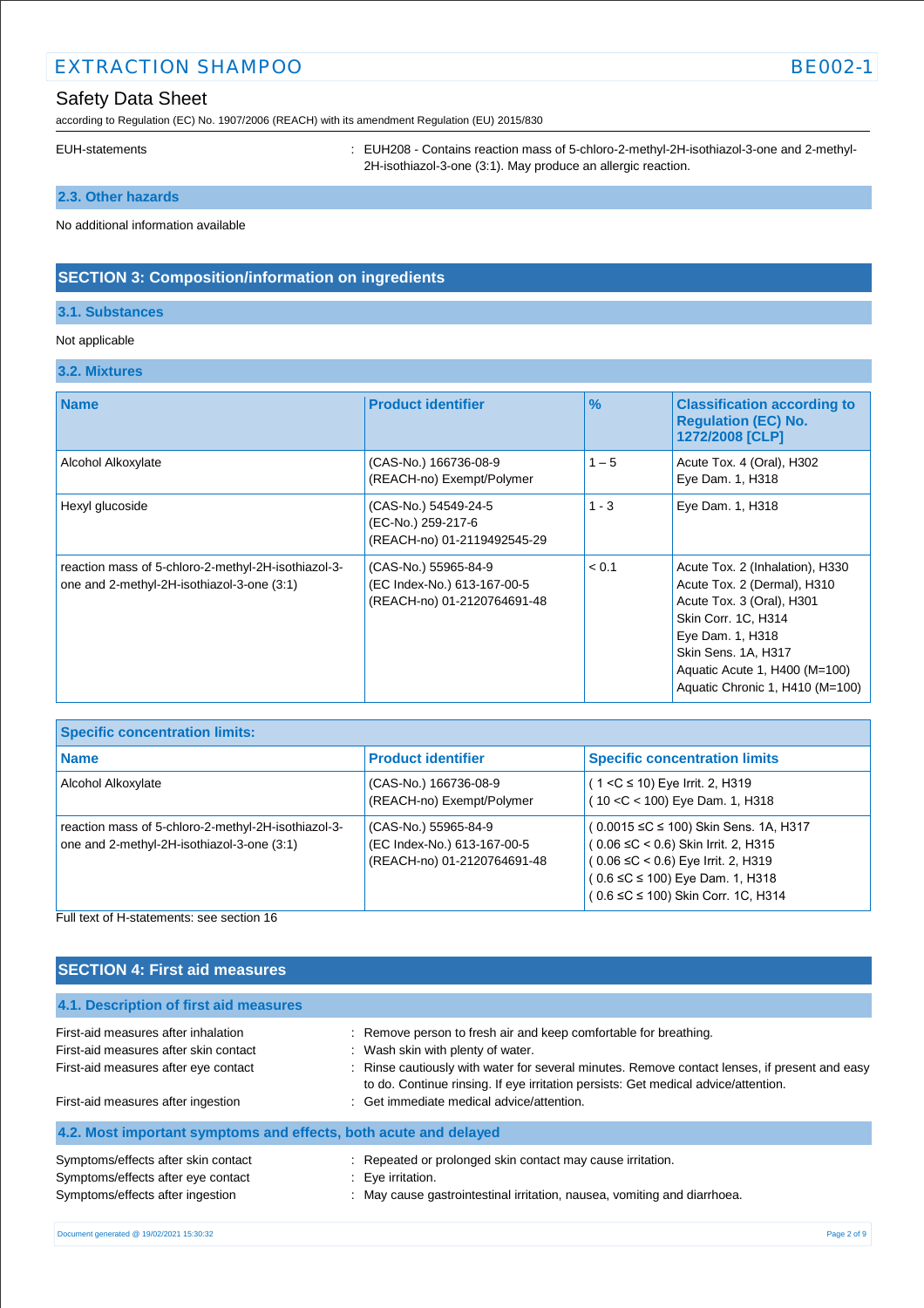# EXTRACTION SHAMPOO BEOO2-1

according to Regulation (EC) No. 1907/2006 (REACH) with its amendment Regulation (EU) 2015/830

# **4.3. Indication of any immediate medical attention and special treatment needed**

Treat symptomatically.

| <b>SECTION 5: Firefighting measures</b>                    |                                                                                                                                             |  |  |
|------------------------------------------------------------|---------------------------------------------------------------------------------------------------------------------------------------------|--|--|
| 5.1. Extinguishing media                                   |                                                                                                                                             |  |  |
| Suitable extinguishing media                               | : Water spray. Dry powder. Foam. Carbon dioxide.                                                                                            |  |  |
| 5.2. Special hazards arising from the substance or mixture |                                                                                                                                             |  |  |
| Hazardous decomposition products in case of fire           | : Toxic fumes may be released.                                                                                                              |  |  |
| 5.3. Advice for firefighters                               |                                                                                                                                             |  |  |
| Protection during firefighting                             | : Do not attempt to take action without suitable protective equipment. Self-contained<br>breathing apparatus. Complete protective clothing. |  |  |

| <b>SECTION 6: Accidental release measures</b>             |                                                                                                                                                                |  |
|-----------------------------------------------------------|----------------------------------------------------------------------------------------------------------------------------------------------------------------|--|
|                                                           | 6.1. Personal precautions, protective equipment and emergency procedures                                                                                       |  |
| 6.1.1. For non-emergency personnel                        |                                                                                                                                                                |  |
| Emergency procedures                                      | Ventilate spillage area. Avoid contact with skin and eyes.<br>÷.                                                                                               |  |
| 6.1.2. For emergency responders                           |                                                                                                                                                                |  |
| Protective equipment                                      | : Do not attempt to take action without suitable protective equipment. For further information<br>refer to section 8: "Exposure controls/personal protection". |  |
| <b>6.2. Environmental precautions</b>                     |                                                                                                                                                                |  |
| Avoid release to the environment.                         |                                                                                                                                                                |  |
| 6.3. Methods and material for containment and cleaning up |                                                                                                                                                                |  |

| Methods for cleaning up          | : Take up liquid spill into absorbent material.                 |
|----------------------------------|-----------------------------------------------------------------|
| Other information                | : Dispose of materials or solid residues at an authorized site. |
| 6.4. Reference to other sections |                                                                 |

For further information refer to section 13.

| <b>SECTION 7: Handling and storage</b>                                                  |                                                                                                                                                                                                                                   |
|-----------------------------------------------------------------------------------------|-----------------------------------------------------------------------------------------------------------------------------------------------------------------------------------------------------------------------------------|
| 7.1. Precautions for safe handling                                                      |                                                                                                                                                                                                                                   |
| Precautions for safe handling<br>Hygiene measures                                       | : Ensure good ventilation of the work station. Avoid contact with skin and eyes. Wear<br>personal protective equipment.<br>: Do not eat, drink or smoke when using this product. Always wash hands after handling the<br>product. |
| 7.2. Conditions for safe storage, including any incompatibilities<br>Storage conditions | : Store in a well-ventilated place. Keep cool.                                                                                                                                                                                    |

**7.3. Specific end use(s)**

No additional information available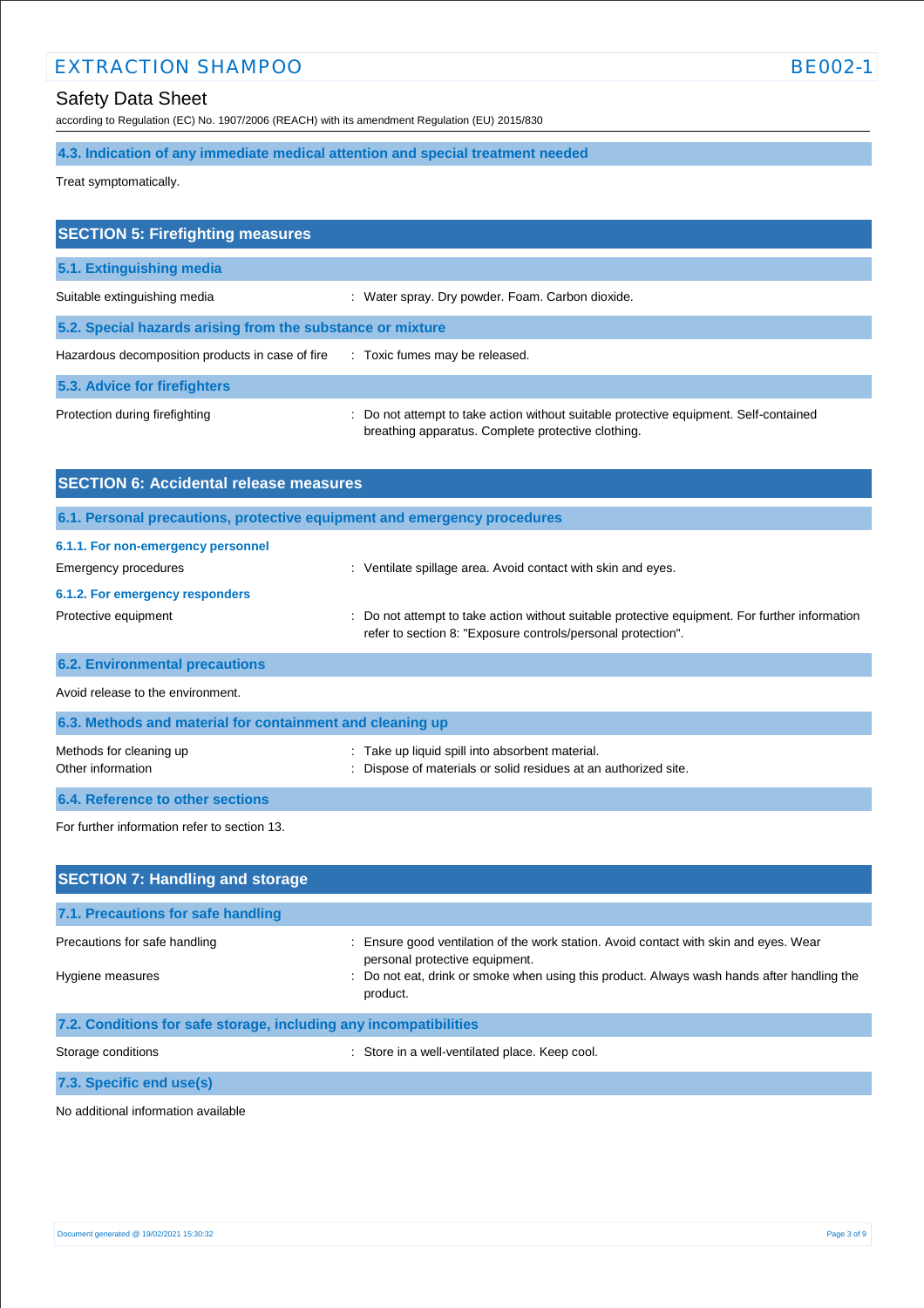# EXTRACTION SHAMPOO BEOOS

# Safety Data Sheet

according to Regulation (EC) No. 1907/2006 (REACH) with its amendment Regulation (EU) 2015/830

### **SECTION 8: Exposure controls/personal protection**

#### **8.1. Control parameters**

#### **8.1.1 National occupational exposure and biological limit values**

No additional information available

**8.1.2. Recommended monitoring procedures** 

### No additional information available

### **8.1.3. Air contaminants formed**

No additional information available

#### **8.1.4. DNEL and PNEC**

No additional information available

#### **8.1.5. Control banding**

No additional information available

**8.2. Exposure controls**

#### **8.2.1. Appropriate engineering controls**

### **Appropriate engineering controls:**

Ensure good ventilation of the work station.

#### **8.2.2. Personal protection equipment**

#### **Personal protective equipment symbol(s):**



#### **8.2.2.1. Eye and face protection**

| Eye protection:        |  |
|------------------------|--|
| Safety glasses. EN 166 |  |

#### **8.2.2.2. Skin protection**

#### **Skin and body protection:**

Not required for normal conditions of use

#### **Hand protection:**

In case of repeated or prolonged contact wear gloves. Chemical resistant gloves (according to European standard EN 374 or equivalent)

| Other skin protection                     |  |
|-------------------------------------------|--|
| Materials for protective clothing:        |  |
| Not required for normal conditions of use |  |
| 8.2.2.3. Respiratory protection           |  |

#### **Respiratory protection:**

Not required for normal conditions of use

### **8.2.2.4. Thermal hazards**

No additional information available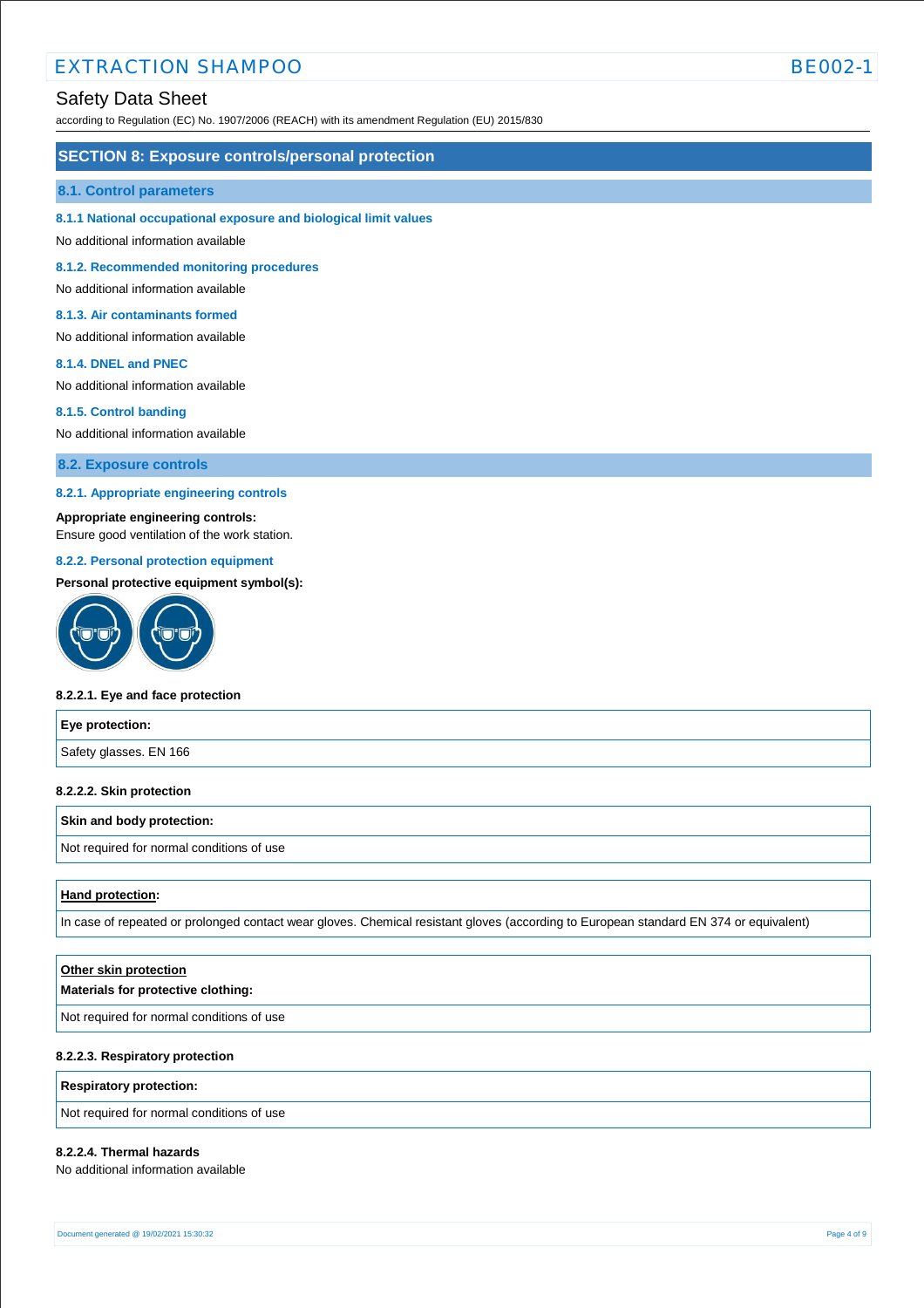# EXTRACTION SHAMPOO BEOO2-1 CONTRACTION SHAMPOO

# Safety Data Sheet

according to Regulation (EC) No. 1907/2006 (REACH) with its amendment Regulation (EU) 2015/830

#### **8.2.3. Environmental exposure controls**

#### **Environmental exposure controls:**

Avoid release to the environment.

# **SECTION 9: Physical and chemical properties**

### **9.1. Information on basic physical and chemical properties**

| Physical state<br>Appearance<br>Colour<br>Odour<br>Odour threshold<br>рH | Liquid<br>Liquid.<br>Yellow.<br>lemon-like.<br>No data available<br>7 |
|--------------------------------------------------------------------------|-----------------------------------------------------------------------|
| Relative evaporation rate (butylacetate=1)<br>Melting point              | No data available<br>Not applicable                                   |
| Freezing point                                                           | No data available                                                     |
| Boiling point                                                            | $\geq 100$ °C                                                         |
| Flash point                                                              | No data available                                                     |
| Auto-ignition temperature                                                | No data available                                                     |
| Decomposition temperature                                                | No data available                                                     |
| Flammability (solid, gas)                                                | Not applicable                                                        |
| Vapour pressure                                                          | No data available                                                     |
| Relative vapour density at 20 °C                                         | No data available                                                     |
| Relative density                                                         | 1.03                                                                  |
| Solubility                                                               | Soluble in water.                                                     |
| Partition coefficient n-octanol/water (Log Pow)                          | No data available                                                     |
| Viscosity, kinematic                                                     | No data available                                                     |
| Viscosity, dynamic                                                       | No data available                                                     |
| Explosive properties                                                     | No data available                                                     |
| Oxidising properties                                                     | No data available                                                     |
| <b>Explosive limits</b>                                                  | No data available                                                     |

## **9.2. Other information**

No additional information available

# **SECTION 10: Stability and reactivity**

### **10.1. Reactivity**

The product is non-reactive under normal conditions of use, storage and transport.

### **10.2. Chemical stability**

Stable under normal conditions.

**10.3. Possibility of hazardous reactions**

No dangerous reactions known under normal conditions of use.

**10.4. Conditions to avoid**

None under recommended storage and handling conditions (see section 7).

**10.5. Incompatible materials**

None under normal use.

**10.6. Hazardous decomposition products**

Under normal conditions of storage and use, hazardous decomposition products should not be produced.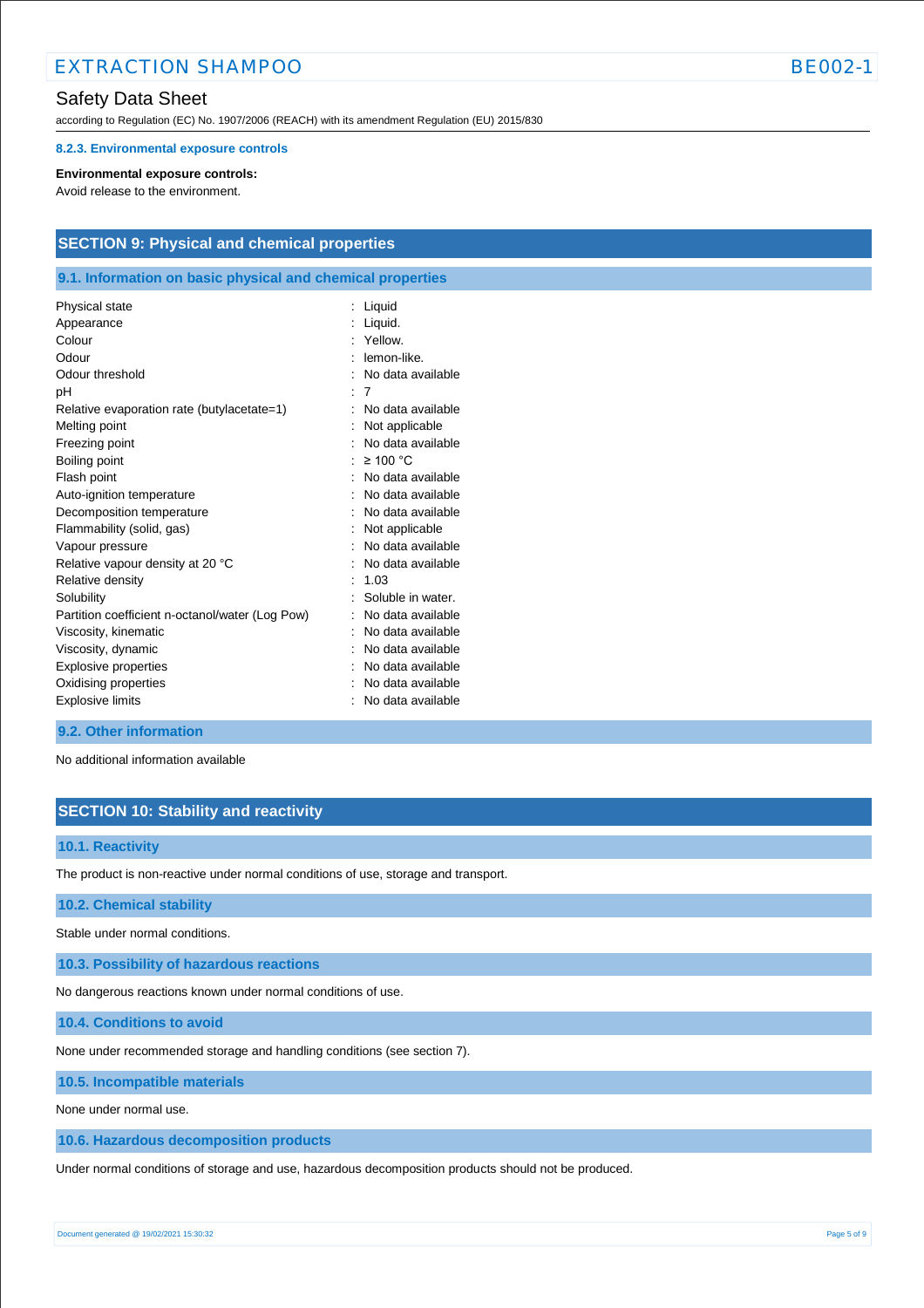# Safety Data Sheet

according to Regulation (EC) No. 1907/2006 (REACH) with its amendment Regulation (EU) 2015/830

# **SECTION 11: Toxicological information**

| 11.1 Information on toxicological effects |  |  |
|-------------------------------------------|--|--|

| Acute toxicity (oral)             | : Not classified                          |
|-----------------------------------|-------------------------------------------|
| Acute toxicity (dermal)           | : Not classified                          |
| Acute toxicity (inhalation)       | : Not classified                          |
| Skin corrosion/irritation         | : Not classified<br>pH: 7                 |
| Serious eye damage/irritation     | : Causes serious eye irritation.<br>pH: 7 |
| Respiratory or skin sensitisation | : Not classified                          |
| Germ cell mutagenicity            | : Not classified                          |
| Carcinogenicity                   | : Not classified                          |
| Reproductive toxicity             | : Not classified                          |
| STOT-single exposure              | : Not classified                          |
| STOT-repeated exposure            | : Not classified                          |
| Aspiration hazard                 | : Not classified                          |

| <b>SECTION 12: Ecological information</b>                    |                                                                                                                            |  |
|--------------------------------------------------------------|----------------------------------------------------------------------------------------------------------------------------|--|
| 12.1. Toxicity                                               |                                                                                                                            |  |
| Ecology - general                                            | : The product is not considered harmful to aguatic organisms nor to cause long-term adverse<br>effects in the environment. |  |
| Hazardous to the aquatic environment, short-term<br>(acute)  | : Not classified                                                                                                           |  |
| Hazardous to the aquatic environment, long-term<br>(chronic) | : Not classified                                                                                                           |  |

| Alcohol Alkoxylate (166736-08-9) |                 |  |
|----------------------------------|-----------------|--|
| $ $ LC50 - Fish [1]              | $10 - 100$ mg/l |  |
| EC50 - Crustacea [1]             | $10 - 100$ mg/l |  |
| ErC50 other aquatic plants       | $10 - 100$ mg/l |  |

| Hexyl glucoside (54549-24-5)       |                    |  |
|------------------------------------|--------------------|--|
| $ $ LC50 - Fish [1]                | 420 mg/l           |  |
| EC50 - Other aquatic organisms [1] | 490 mg/l waterflea |  |
| EC50 - Other aquatic organisms [2] | 180 mg/l           |  |

# **12.2. Persistence and degradability**

No additional information available

| 12.3. Bioaccumulative potential                 |     |
|-------------------------------------------------|-----|
| Hexyl glucoside (54549-24-5)                    |     |
| Partition coefficient n-octanol/water (Log Pow) | 1.7 |
|                                                 |     |
| 12.4. Mobility in soil                          |     |

### No additional information available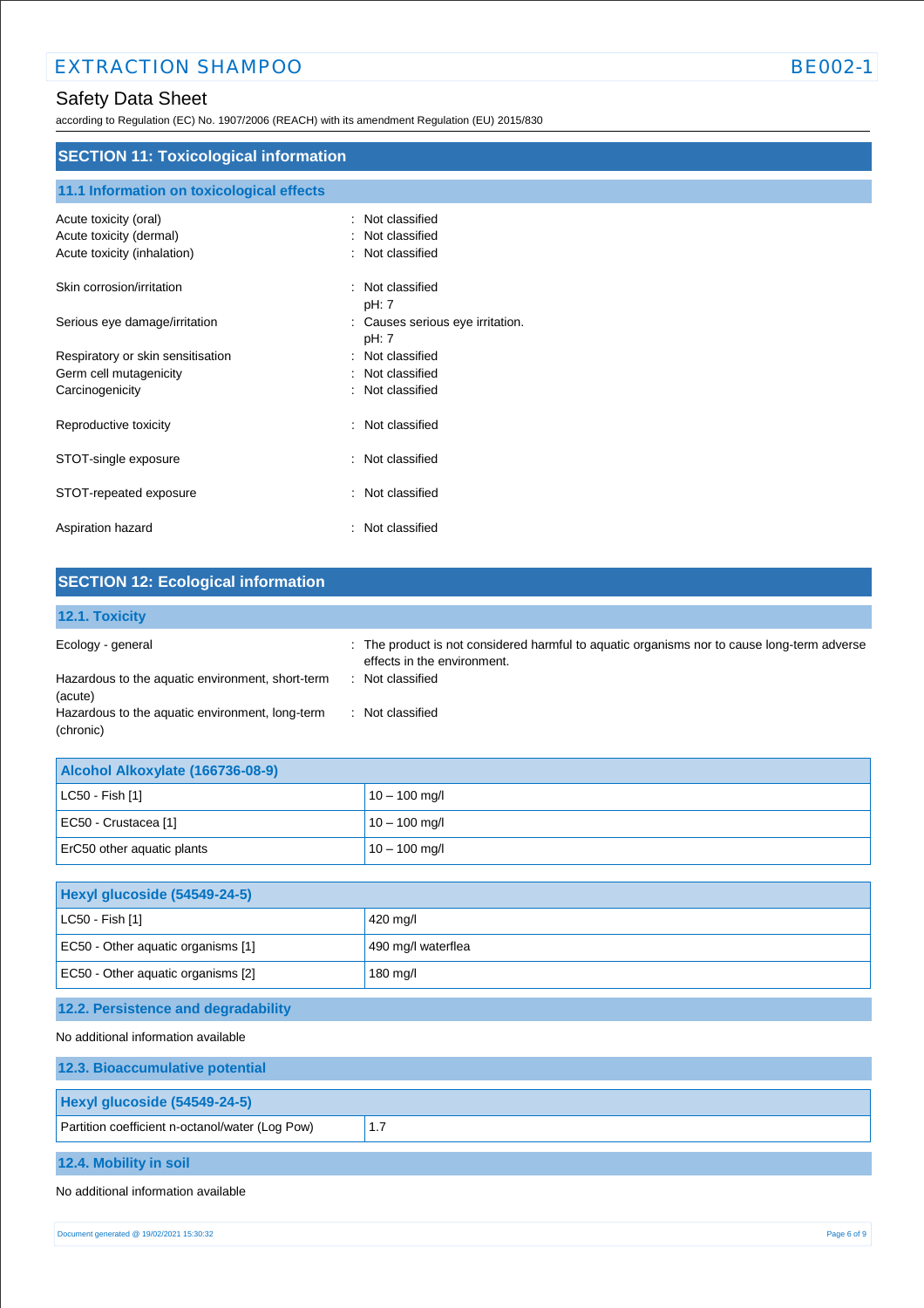# EXTRACTION SHAMPOO **BEOO2-1**

# Safety Data Sheet

according to Regulation (EC) No. 1907/2006 (REACH) with its amendment Regulation (EU) 2015/830

**12.5. Results of PBT and vPvB assessment**

No additional information available

**12.6. Other adverse effects**

No additional information available

## **SECTION 13: Disposal considerations**

**13.1. Waste treatment methods**

Waste treatment methods : Dispose of contents/container in accordance with licensed collector's sorting instructions.

# **SECTION 14: Transport information**

In accordance with ADR / IMDG / IATA

| 14.1 UN number                                                                                                                                         |                                                          |
|--------------------------------------------------------------------------------------------------------------------------------------------------------|----------------------------------------------------------|
| UN-No. (ADR)<br>UN-No. (IMDG)<br>UN-No. (IATA)                                                                                                         | Not applicable<br>Not applicable<br>Not applicable       |
| 14.2. UN proper shipping name                                                                                                                          |                                                          |
| Proper Shipping Name (ADR)<br>Proper Shipping Name (IMDG)<br>Proper Shipping Name (IATA)                                                               | Not applicable<br>Not applicable<br>Not applicable       |
| 14.3. Transport hazard class(es)                                                                                                                       |                                                          |
| <b>ADR</b><br>Transport hazard class(es) (ADR)<br><b>IMDG</b><br>Transport hazard class(es) (IMDG)<br><b>IATA</b><br>Transport hazard class(es) (IATA) | : Not applicable<br>: Not applicable<br>: Not applicable |
| 14.4. Packing group                                                                                                                                    |                                                          |
| Packing group (ADR)<br>Packing group (IMDG)<br>Packing group (IATA)                                                                                    | Not applicable<br>Not applicable<br>Not applicable       |
| <b>14.5. Environmental hazards</b>                                                                                                                     |                                                          |
| Dangerous for the environment<br>Marine pollutant<br>Other information                                                                                 | : No<br>No<br>No supplementary information available     |
| 14.6. Special precautions for user                                                                                                                     |                                                          |
| <b>Overland transport</b><br>No data available<br><b>Transport by sea</b><br>No data available<br>Air transport<br>No data available                   |                                                          |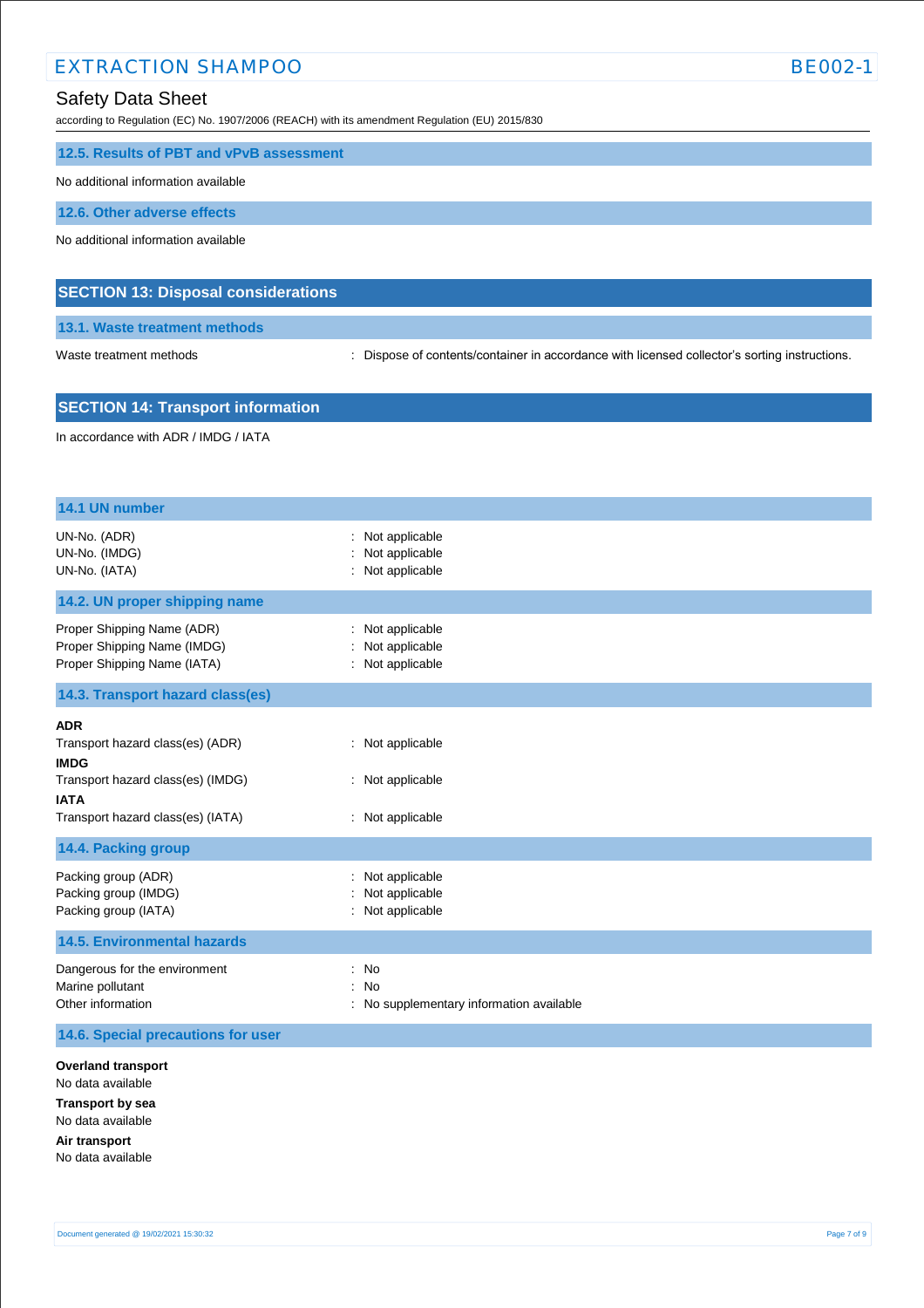# Safety Data Sheet

according to Regulation (EC) No. 1907/2006 (REACH) with its amendment Regulation (EU) 2015/830

## **14.7. Transport in bulk according to Annex II of Marpol and the IBC Code**

Not applicable

## **SECTION 15: Regulatory information**

**15.1. Safety, health and environmental regulations/legislation specific for the substance or mixture**

#### **15.1.1. EU-Regulations**

Contains no REACH substances with Annex XVII restrictions

Contains no substance on the REACH candidate list

Contains no REACH Annex XIV substances

Contains no substance subject to Regulation (EU) No 649/2012 of the European Parliament and of the Council of 4 July 2012 concerning the export and import of hazardous chemicals.

Contains no substance subject to Regulation (EU) No 2019/1021 of the European Parliament and of the Council of 20 June 2019 on persistent organic pollutants

Allergenic fragrances > 0,01%:

D-LIMONENE

| Detergent Regulation (648/2004/EC): Labelling of contents:                                    |               |  |
|-----------------------------------------------------------------------------------------------|---------------|--|
| <b>Component</b>                                                                              | $\frac{9}{6}$ |  |
| non-ionic surfactants, amphoteric surfactants                                                 | $< 5\%$       |  |
| reaction mass of 5-chloro-2-methyl-2H-isothiazol-3-one and 2-methyl-2H-isothiazol-3-one (3:1) |               |  |
| perfumes                                                                                      |               |  |
| D-LIMONENE                                                                                    |               |  |

### **15.1.2. National regulations**

#### **United Kingdom**

British National Regulations : Commission Regulation (EU) 2015/830 of 28 May 2015 amending Regulation (EC) No 1907/2006 of the European Parliament and of the Council on the Registration, Evaluation, Authorisation and Restriction of Chemicals (REACH). Classification Labelling Packaging Regulation; Regulation (EC) No 1272/2008. Detergent Regulation (648/2004/EC).

## **15.2. Chemical safety assessment**

No chemical safety assessment has been carried out

# **SECTION 16: Other information**

| Full text of H- and EUH-statements: |                                                                   |
|-------------------------------------|-------------------------------------------------------------------|
| Acute Tox. 2 (Dermal)               | Acute toxicity (dermal), Category 2                               |
| Acute Tox. 2 (Inhalation)           | Acute toxicity (inhal.), Category 2                               |
| Acute Tox. 3 (Oral)                 | Acute toxicity (oral), Category 3                                 |
| Acute Tox. 4 (Oral)                 | Acute toxicity (oral), Category 4                                 |
| Aquatic Acute 1                     | Hazardous to the aquatic environment - Acute Hazard, Category 1   |
| <b>Aquatic Chronic 1</b>            | Hazardous to the aquatic environment - Chronic Hazard, Category 1 |
| Eye Dam. 1                          | Serious eye damage/eye irritation, Category 1                     |
| Eye Irrit. 2                        | Serious eye damage/eye irritation, Category 2                     |
| Skin Corr. 1C                       | Skin corrosion/irritation, Category 1, Sub-Category 1C            |